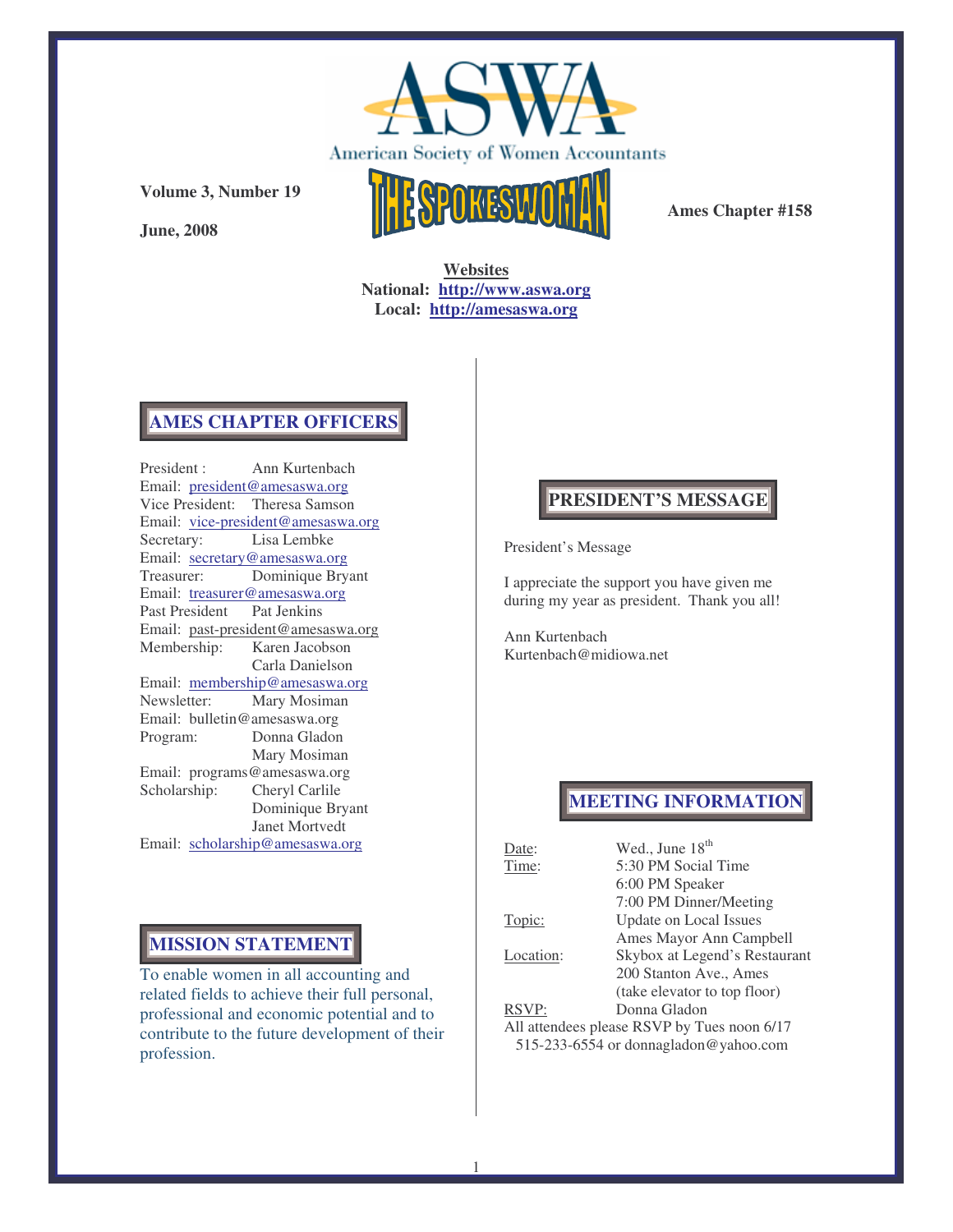

**June, 2008**



**Ames Chapter #158**

**Websites National: http://www.aswa.org Local: http://amesaswa.org**



#### **American Society of Women Accountants Ames Chapter #158**

#### June 18, 2008

- 1. Call to Order
- 2. Quorum
- 3. Approval of April Minutes, no Quorum in May
- 4. Treasurer's Report
- 5. Committee Reports
	- a. Membership
	- b. Program
	- c. Bulletin
	- d. Scholarship
- 6. Old Business
	- a. Chapter Inventory
- 7. New Business
	- a. Member of the Year Award
	- b. ASWA Joint National Conference – Oct. 28- 30 – Dallas, TX
	- c. Recognition of 2007- 2008 Officers
	- d. Introduction of 2008- 2009 Officers
- 8. Announcements
	- a. Next Meeting July Planning Meeting
- 9. Adjournment

## **SPEAKER INFORMATION**

Mayor Campbell was inaugurated on January 3, 2006. She has lived in Ames since 1967.

Community service includes:

- 16 year past member Ames City Council
- Past board member of the League of Women Voters
- Past board member of YSS
- Past board member of Heartland Senior Services
- Past president of the Iowa Peace Institute
- Education: B.A. Grinnell College

M.A. Brown University

Day Job: Former publisher/owner of the Ames Bulletin Board; former teacher at DMACC, former teacher in Boston and Chiengmai, Thailand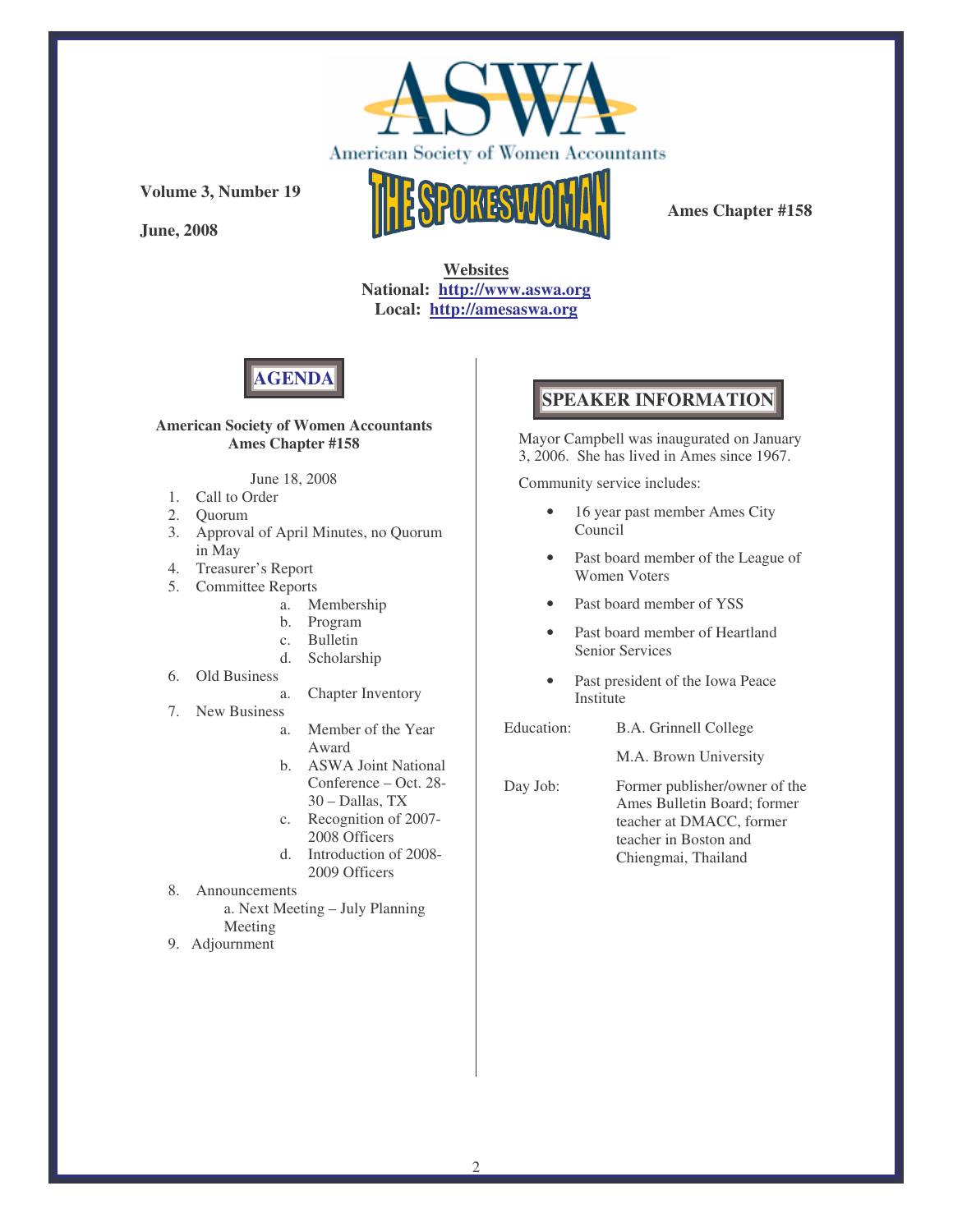

**June, 2008**



**Ames Chapter #158**

**Websites National: http://www.aswa.org Local: http://amesaswa.org**

## **May 2008 MINUTES**

A quorum was not present at the May meeting; therefore no minutes are available.

## **APRIL 2008 MINUTES**

Ames Chapter #158 Membership Meeting April 16, 2008

Call to Order: The March 2008 Membership Meeting of the Ames Chapter #158 was called to order by President Annmarie Kurtenbach in Ames at 7:29 pm on Wednesday, April 16 2008. Those in attendance were Carolyn Bauer, Nancy Campbell, Jan Duffy, Xiaowen Guo, Karen Jacobson, Donna Gladon, Susan Jones, Annmarie Kurtenbach, Lisa Lembke, Soma Mitra, Marilyn Moehlmann, Mary Mosiman, Kate Mulder, Margaret Munson, Stephanie Roscoe, Theresa Samson, Cindy Sippel, Kathleen Strum, Heather Scott, Jessica Green, and Penny Strum. Guests in attendance were Stephanie Fox and Sue Rybolt. A quorum was present.

Approval of Minutes: Kate Mulder submitted a list of changes to be made to the March 19, 2008 minutes.

- Under Membership Committee Reports "Nationals" was changed to the Joint National Conference and under Program Reports quest was changed to guest.
- Under Old Business the typo "form" was changed to from, "Nationals" was changed to ASWA Headquarters, and "the appropriate individuals" was changed to Karen Gunther, ASWA National President.
- Under New Business "National" was deleted from the Discussion of 2008-2009 Proposed Slate of ASWA Officers.

It was moved by Cindy Sipple and seconded by Karen Jacobson that the March minutes be approved as written with the suggested revisions. Motion passed.

Treasurer's Report: Treasurer's reports for February and March 2008 were presented to the group. The Treasurer's reports were placed on file for review.

Committee Reports:

- Membership Committee: Karen Jacobson introduced the guests at the meeting and had all current members introduce themselves to the guests.
	- Program: Donna Gladon is working to get the standing reservation list updated and put into the newsletter.
	- Bulletin: Submit all information and reports for the May bulletin to Mary Mosiman.

Scholarship: Annmarie Kurtenbach confirmed that the scholarship deadline has been November 1<sup>st</sup> in the past.

Old Business:

- Letter to National regarding new member fee assessment: The ASWA headquarters has made the decision to continue with the new member fee assessment and this fee will take effect on July 1, 2008.
- Speaker Gifts: Kate Mulder presented the new speaker gifts that were ordered. There were 79 Pen/Slitter sets ordered for \$6.60 each and 53 Pen/Box sets ordered for \$3.04 each. Kate asked the membership to help put together the Pen/Box sets together after the meeting. Penny Strum and Stephanie Roscoe volunteered to sell these sets at the Joint National Conference. Kate also presented the price these sets were going to be sold for.

Pens: \$7.00 each 2 for \$13.00, 3 for \$18.00 for quantities of 5 or more… \$5.00 each Pen & Slitter Set: \$14.00 each 2 for \$27.00, 3 for \$35.00 for quantities of 5 or more... \$11.00 each<br>Pack: \$12.00 each Golf Ball Pack: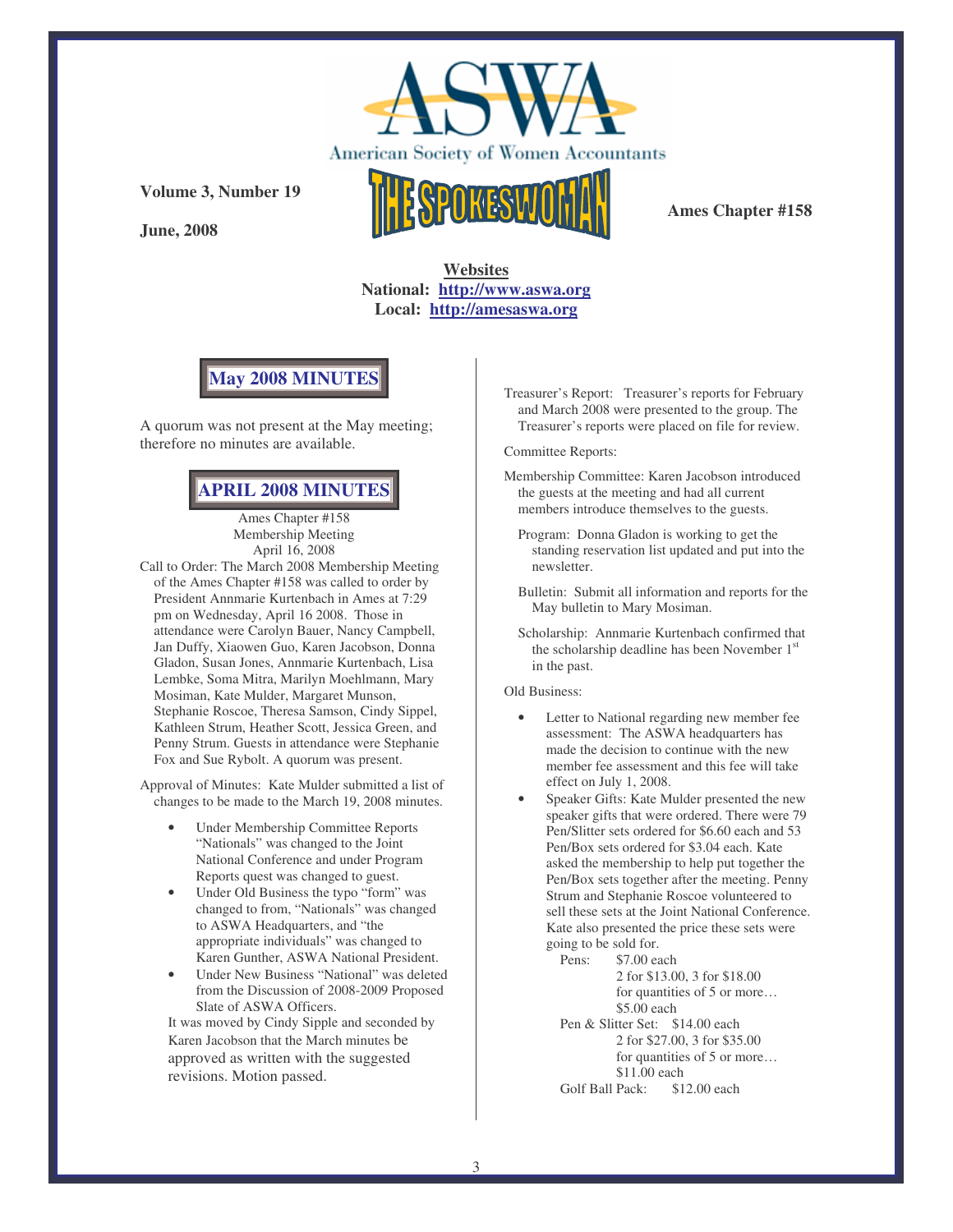

**June, 2008**



**Ames Chapter #158**

#### **Websites National: http://www.aswa.org Local: http://amesaswa.org**

New Business:

- Member of the Year Nominations Due May 1st: Members have been asked to submit all applications for member of the year to Theresa Samson.
- Discussion of 2008-2009 Proposed Slate of ASWA Officers: The following slate of officers was submitted by Pat Jenkins and Karen Jacobson, Nominating Committee. Jan Duffy moved that Mary Mosiman, Lisa Lembke, Carla Danielson, and Penny Strum be considered and elected as board members. Theresa Samson seconded and the motion passed. The Slate as published was voted upon and approved.

| President:      | Margaret Munson        |  |
|-----------------|------------------------|--|
| Vice President: | Stephanie Roscoe       |  |
| Secretary:      | Cindy Sippel           |  |
| Treasurer:      | Renee Twedt            |  |
| Past President: | Ann Kurtenbach         |  |
| Program :       | Jan Duffy              |  |
|                 | Penny Strum            |  |
| Membership:     | Carla Danielson        |  |
|                 | Soma Mitra             |  |
| Newsletter:     | Mary Mosiman           |  |
| Scholarship:    | Lisa Lembke, Chair     |  |
|                 | Janet Mortvedt         |  |
|                 | Renee Twedt, Treasurer |  |

- Chapter Contact Address: It was decided by the group that the chapter contact address should be the Presidents Address.
- Chapter Inventory: Annmarie asked to have everyone who may have speaker gifts to bring them to next months meeting in order to get an inventory of the organization has. Annmarie also stated that members could email her with a list of the speaker gifts that they may have.
- Chapter Records: Past chapter records will be passed on to new officers at the June meeting.

Announcements:

Next meeting: May 21, 2008 at Buford's Restaurant.

Networking Luncheon: April 29th at Lucullan's, Adjournment: Meeting adjourned at 8:12 pm.

Respectfully submitted, Lisa Lembke, Secretary

## **UPCOMING EVENTS**

#### **Networking Luncheons**

RSVP to Carla Danielson by 12:00 noon the work week day before each luncheon 291-0253 or 292-6165 ext 805 carlad@ogdenbancshares.com

| Date     | Location  | Time  |
|----------|-----------|-------|
| Mon 6/30 | Wallaby's | 12:00 |

## **UPCOMING MEETING**

Annual Planning Meeting:

| Date     | Location | Time       |
|----------|----------|------------|
| Wed 7/16 | TR A     | <b>TRA</b> |